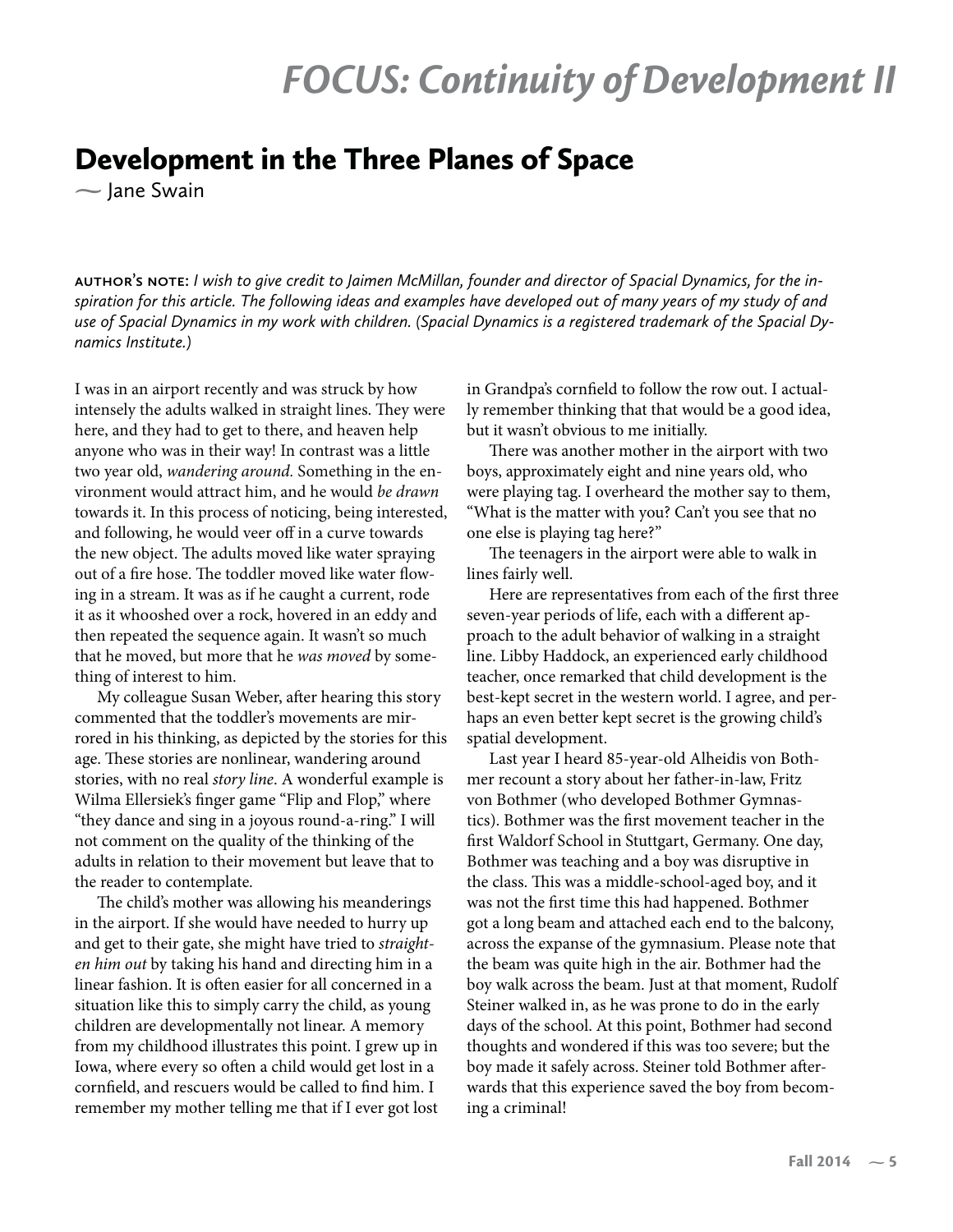Why did Bothmer choose this particular activity? Why didn't he have the boy walk on stilts, for example? Bothmer acted out of a spiritual understanding of the human being's developmental journey in the three planes of space. Negotiating a balance beam is a sagittal (right/left) plane activity, which met the boy at his stage of development. The forces that the boy had to generate in order to successfully walk the beam were very important for him at that point in his biography. He had gotten sidetracked and had to get back on track. He had to pull himself together and walk the straight and narrow. This experience on the beam influenced the course of his life.

Each of the three planes possesses particular forces that influence and sculpt the growing individual, and there is an archetype to the child's progression through the three planes. During the first seven years of life, the child is primarily concerned with the horizontal (up/down) plane of space, during the second seven year period with the frontal (front/back) plane, and during the third seven-year period with the sagittal (right/left) plane.

Of course the child is always living in all three planes. But from birth to seven, the child's emphasis is to explore and gain mastery in the horizontal plane, in which abide the mighty forces of gravity and levity.

 As Jaimen McMillan teaches, when the infant pushes down against the floor, his body is displaced upwards. This activity of pushing down into the supporting surface and then rising up against gravity happens over and over throughout each stage of the developmental motor sequence. It is largely unrecognized how pervasive and how important this gesture is during the first three years especially, and also during the first seven years. The infant pushes down in back lying, side lying, tummy lying, belly crawling, rolling, sitting, hands-and-knees crawling, squatting, standing, climbing, and walking. The child also pushes down while transitioning into and out of each position, for example from squat to stand or from prone (tummy lying) to prone on elbows.

Over countless repetitions of pushing down, the child learns, at an unconscious level, the answer to a fundamental question of this period: where is down? Knowing where down is is crucial in order to manage one's body weight in the gravitational field with a feeling of ease. It is also the foundation for proper orientation in space. If one knows where down is, then up, right, left, front and back are also revealed, and this is

very important for later academics. In Reflexes, Learning and Behavior: A Window Into the Child's Mind, Sally Goddard reports that "When astronauts are put into a gravity free environment, they start to write from right to left, to reverse numbers and letters and to produce 'mirror-writing' " (p. 19).This makes sense, because without gravity, the astronauts have lost their inner knowing of where down is, and so the other directions also are confused.

In a typically developing child, if the child is allowed to self-initiate his motor exploration, he will push down into the supporting surface. It makes a difference whether the child is taught or teaches himself to move. For example, if he is put into a position that he cannot yet achieve on his own, such as when we prop a child up into a sitting position, he will tense up, and strain to hold himself  $up$ . This is an entirely different movement gesture than pushing down in order to come to sitting through one's own efforts. Though propping to sit is a common practice, it actually is working against the child's spatial development.

The infant and young child are fascinated with up and down. They never tire of dropping their toys while playing on their bellies, dropping food off their high chair trays, building up towers of blocks and knocking them down, walking on inclines, dropping objects off decks, climbing up onto rocks and sofas and jumping down off of them. They love to climb up and slide down slides, drop gravel on slides and watch it fall down, swing on swings, and play on teeter-totters. I was consulting at a childcare center once where several three-year-olds were repeatedly jumping off a small table in the room, and the teacher was repeatedly telling them to stop this. Later I explained that this is what children are supposed to be doing at this age and that it would benefit all concerned if she could make a safe place where it was allowed for them to jump down.

It is the work of the adults to help guide the young child gently down to earth. For example, a pogo stick is an experience of up and down. It is too difficult for the young child and more appropriate around fourth grade. Trampolines are also experiences of up and down. These aren't recommended for young children, as they involve quick, jolting changes of direction, often resulting in the child becoming unglued and out of himself. At this age the space surrounding the child's physical body is not yet securely attached enough to withstand such an abrupt, intense movement.

Nursery rhymes are largely concerned with up and down. It seems that the characters all fall down. This is incarnation—coming *down* to earth. Consider Jack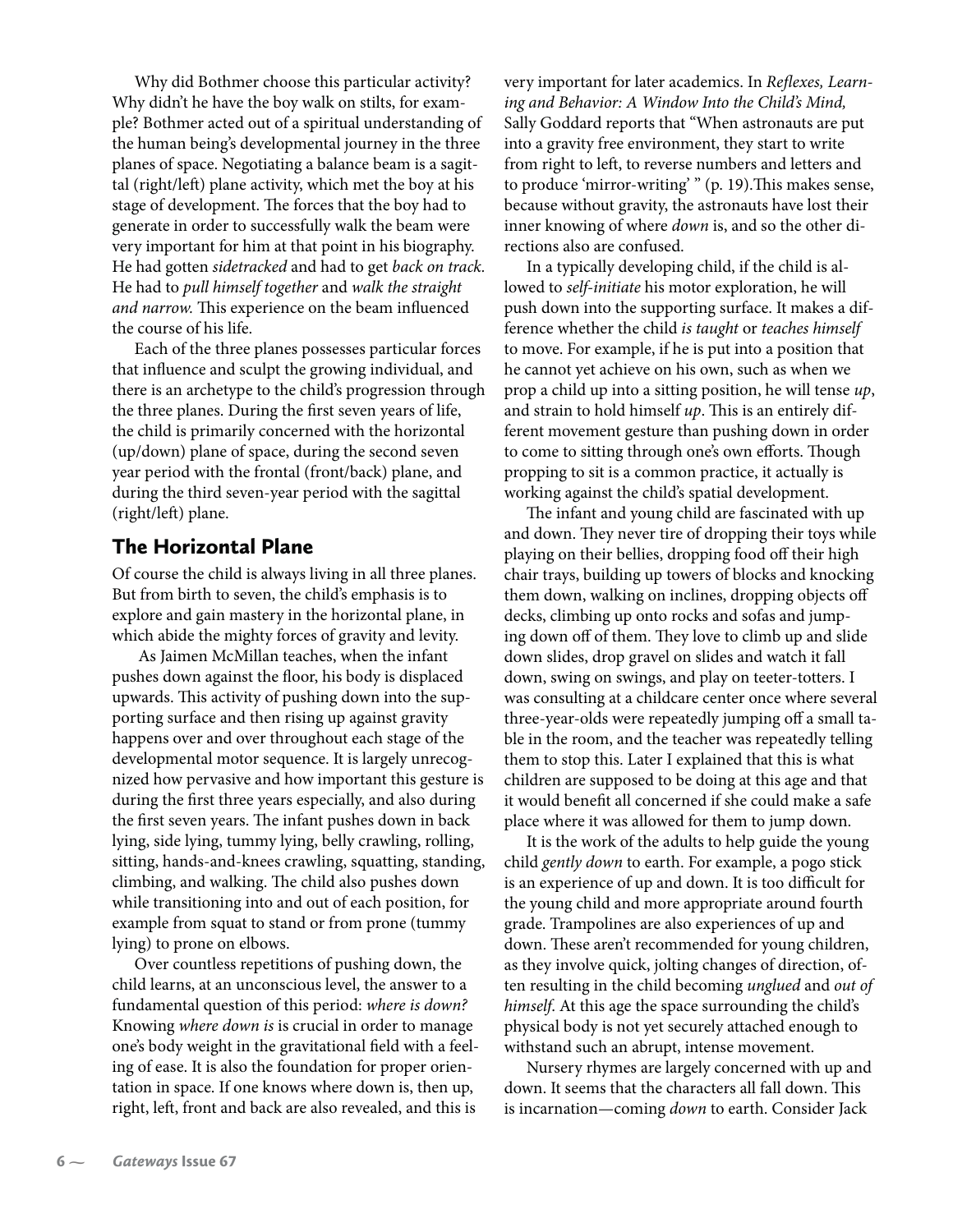and Jill, Rock-a-bye Baby, Hickory Dickory Dock, London Bridge, the Noble Duke of York, Humpty Dumpty, and the man in the moon who comes tumbling down. A favorite of mine is "Goosey goosey gander, whither dost thou wander, upstairs and downstairs and in my lady's chamber. Once I met an old man who wouldn't say his prayers (i.e. who wouldn't get down on his knees to pray). I took him by the left leg and threw him down the stairs."

Young children naturally come with a preponderance of levity. They are light on their feet. They don't really walk around the room; they lilt, jump, and gallop instead. However, slowly and steadily children come ever downward in their space, until at fifth grade they are quite balanced between up and down. Running involves a balance between up and down, and fifth grade is the year when the students run around the block every morning during main lesson in preparation for the Olympic pentathlon. With puberty the spatial plummet begins; their gaits become heavy, their pants droop, and their postures slump. Here is when they need a lift, and the trampoline is an appropriate activity for the teenager.

Little children with their abundance of levity often make adults smile. Imagine if we didn't have babies and toddlers on the earth to bring levity and lightness to us grownups! However, young children are not yet able to modulate their level of levity. They are prone to becoming too geared up, charged up, wound up, and keyed up. Then they blow up, until they have a fullblown *melt down*. The adult is left to *pick up* the pieces.

If the adult is attentive to the spatial state of the child, she can see the eruption coming, and nip it in the bud by helping the child calm down and settle down. It is possible for adults to hone these skills, to learn to read the spatial configuration of the child and to offer spatial support to the child in order to help her learn to spatially modulate herself. Whether we are aware of it or not, children follow our spatial gestures in each of the planes of space (and in other spatial ways too). If we have consciousness and facility with our own space, we have more ability to serve as models worthy of imitation. Here is where I find the Spacial Dynamics exercises invaluable for the adult.

Our language gives us strong indications that the horizontal plane is the plane of emotions. We can be uptight or we can get down, be on top of the world or down in the dumps, and experience the heights of jubilation or the depths of despair. There is an old saying, "Don't let 'em get your goat." Goats are grounded, sure-footed. They rarely fall; however, a horse is prone to fall and break a leg. Horses are high-spirited; they can prance. It's hard to imagine a goat prancing. In the old days at horse racetracks, it was the practice to keep a goat in the stall of the horse before the race in order to keep the horse calm. Sometimes an opponent would steal the goat, with the result that the horse would get too nervous and lose the race. Hence the saying, "Don't let 'em get your goat." We are the goats for the children.

If we consider the second seven-year period, when the child is primarily exploring the frontal plane, it's noteworthy that this plane is called the frontal plane, and not the "backal" plane. As a society we have an imbalance in the frontal plane. We are a no child left behind society, a get ahead society. If one is ahead of oneself in the frontal plane, one is hurrying, already at the goal and not able to participate in the process. Perhaps this is the underlying societal gesture whereby children are treated as little adults, and perhaps the most effective way to rectify this situation is by addressing our underlying spatial imbalance.

The frontal plane has to do with time. One can be imbalanced forward and constantly be rushing headfirst to meet deadlines. One can be imbalanced backward and be behind the times. One can be balanced between front and back and be fully present. Military troops present themselves to the general in frontal planes.

The frontal plane also has to do with will. In a group setting, if a speaker asks for volunteers, he asks if anyone is willing to come forward. If someone doesn't want to volunteer, he tends to recede into the background where he hopes he won't be noticed.

Classic games from this second period of life include Mother May I?, Red Light/Green Light, and Red Rover. These games deal with will and with timing—in other words, with impulse control. At an unconscious level, these games demand answers to major questions of this period: when do I go forward, and when do I hold back? The infant and the toddler are especially challenged by having to wait. The early childhood teacher knows that the younger the children, the less are they truly able to wait at the table for their food. It is the teacher who must plan ahead, have everything ready to go before calling the children to the table, and then implement a very short and simple grace. It is not reasonable to expect more from them in the frontal plane because developmentally they are not there yet. Here rhythm is crucial to carry the children.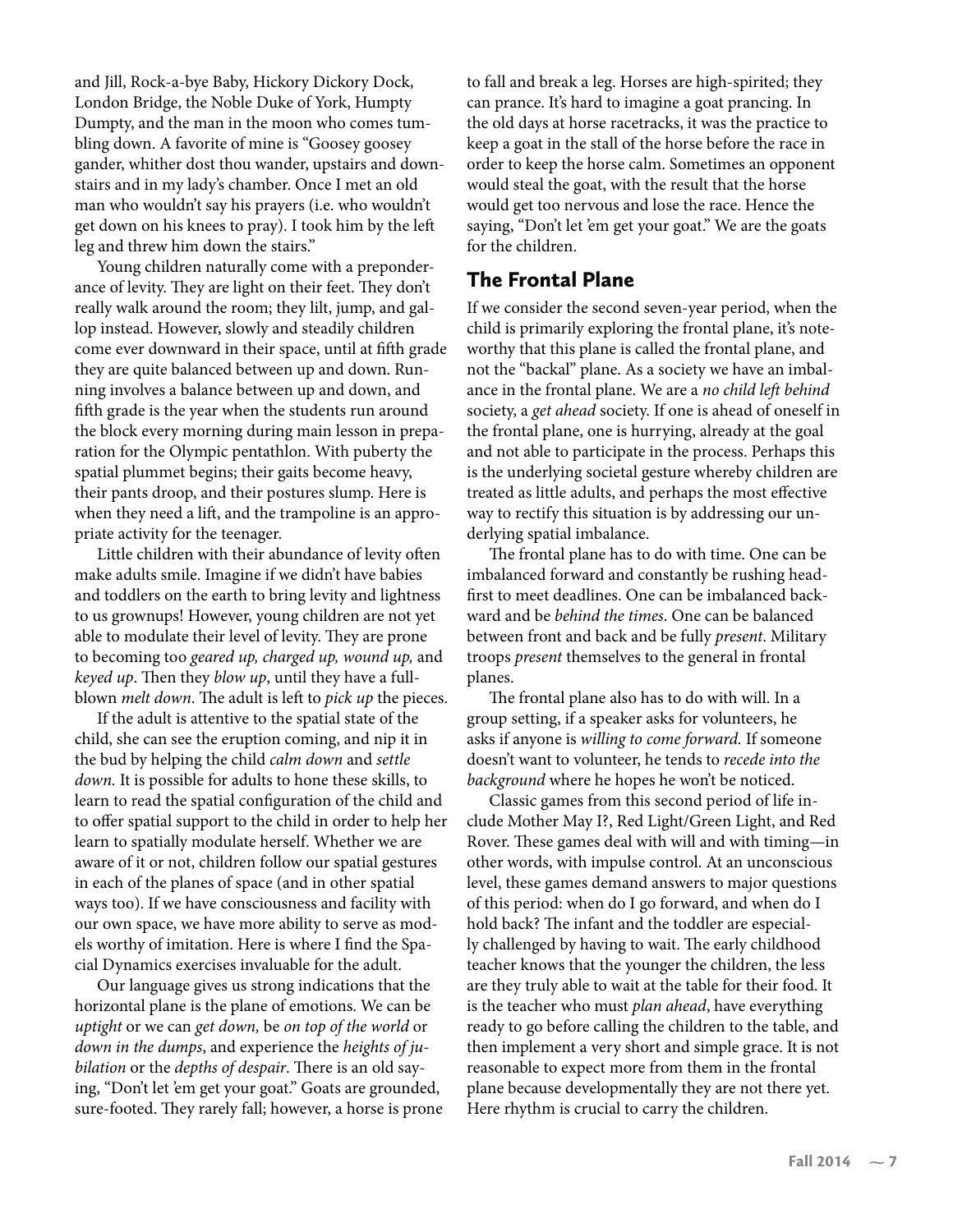Perhaps the quintessential frontal-plane gradeschool game is tag. The variations of tag are enormous. The child must have awareness of those in front of him so that he doesn't run into anyone, with simultaneous awareness of what's happening behind him so he doesn't get tagged. This is a very complicated spatial activity. Tag is being banned in public schools across the country because children get hurt. This is a shame because grade-school-aged children naturally love this game; it meets them. It is true that children today are often ahead of themselves, for after all they are part of the society, yet it is possible to teach tag in safe ways if the teacher understands how the children in her care are living in their space and how to work with this.

Learning to jump rope with the rope turned for the child is an appropriate activity in the kindergarten for those approaching first grade. Having the child run through the turning rope and to run in and jump is better left for first grade, as this is a significant frontal plane activity. The first grade teacher knows that she needs to have a relationship with the children before she asks them to run through the turning rope. This is a threshold experience for them, and for some it can be frightening. Here the rope is turned at a steady pace. In order to successfully negotiate the rope, some children have to speed up, and some have to slow down. The children must change themselves in order to meet the world (the rope); they have to develop fluidity and mastery in the frontal plane. There are great mysteries in classic children's games—children are learning spatial gestures, which can have cross-over effects and can serve them later in life. Perhaps if the children can learn to run through the jump rope, later on they won't have "the bus left me" experiences. For in truth the bus does not leave us behind; it is we who don't get ourselves to the bus on time.

In the third seven-year period, from fourteen to twenty-one, the child is primarily exploring the sagittal (right/left) plane, which is the plane of focus, the plane of thinking. If we are trying to find out what we think about something, we come to the midline of the body: we cross our arms, cross our legs, put our finger above our upper lip in the middle, and purse our brow. We may cock our head to the right or to the left of the midline. Then, once we know our mind, we release this pose and can express our thoughts.

In many places in his writings, Rudolf Steiner refers to the importance of the six fundamental exercises. These are practices designed to further one's inner

development and to assist in one's ability to work in the outer world as well. The goal of the first exercise is to direct one's thinking in a focused manner, to narrow down the possibilities and to only think about what one chooses to think about. This involves willed ability in the sagittal plane.

Developmentally the sagittal plane comes to the forefront at age fourteen, and it is interesting to look at the rudimentary beginnings of orientation in this plane. The newborn is not able to keep his head in the middle of the frontal or of the sagittal plane; under the influence of the primitive reflexes, his head is extended back and rotated far to the side. Only gradually is he able to bring his head to midline and control it there. The same situation occurs with the hands. Only gradually is he able to bring them to the sagittal plane midline, look at them there, and then use them there to play with toys or to pull on his clothes. In Cradle of a Healthy Life, Dr. Johanna Steegmans says, "If you've ever seen a young child meeting her own hands, looking from one to the other, this is what will bring thinking about: to be able to put two concepts into a relationship. That's the beginning of thinking" (p. 44).

Gradually, while lying on her back, she starts to bring her knees to midline and bring her hands to her knees, and then bring her feet to midline and bring her hands to her feet. As she starts to roll, she reaches across midline with her arm or leg. This is the beginning of crossing the midline.

When toddlers start to walk, they have a wide base of support, which gradually narrows as their balance improves. The two-year-old at the airport mentioned earlier was not linear because he was developmentally not yet at home in the sagittal plane. Over time he could learn to push a wheelbarrow, walk a balance beam, ride a bike without pedals, wind wool, and finger-knit at the midline. Gradually and steadily, he may gain more facility in the sagittal plane as he learns to ride a regular bicycle, walk the tight rope, and canoe. Gradually too, his thinking will evolve.

It's not appropriate to ask young children to unnecessarily narrow things down, as they are naturally wide in their space and in their thinking at this age. In their play, the possibilities are endless. A stick can be a person, a spoon, or a tree; and this can change in an instant. It reduces stress for young children if we refrain from offering them too many choices, because developmentally they have not yet achieved mastery in the sagittal plane.

Sports emphasize the sagittal plane, and this has potential to meet the teenager. Ability in the sagittal